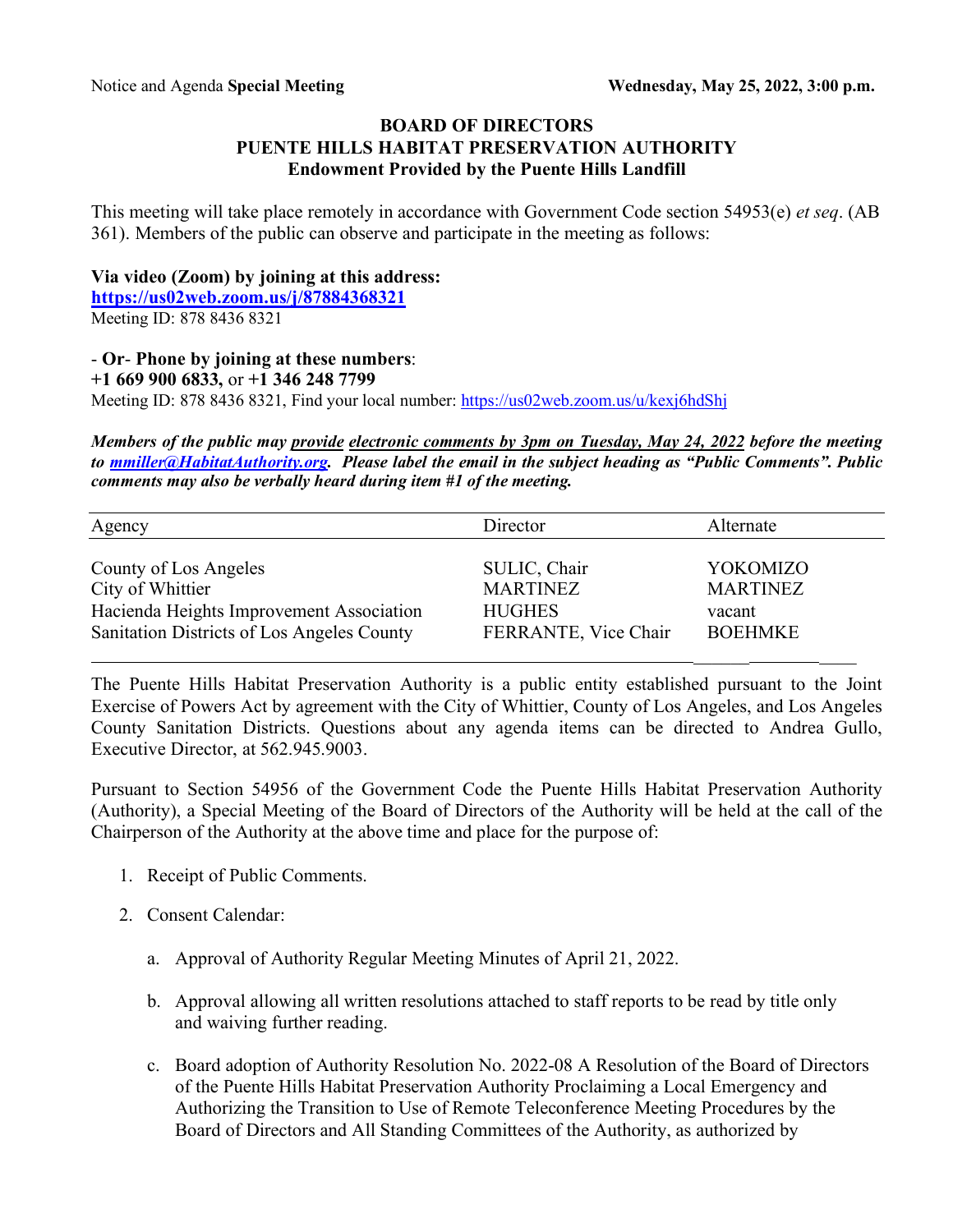Government Code Section 54953(e) *et seq*., for the Initial Period of May 25, 2022, through June 24, 2022.

- d. Receive and file the Authority's Portfolio Earnings Reports and Custom by Instrument Type for April 2022 prepared by the County of Los Angeles Treasurer and Tax Collector.
- e. Receive and file Receipts and Disbursements for the Authority for the quarter ending March 31, 2022, as submitted by the Los Angeles County Department of Auditor-Controller.
- f. Adopt annual County of Los Angeles Treasurer and Tax Collector Investment Policy Statement dated March 1, 2022. Adoption of an investment policy is a requirement of the Memorandum of Understanding (MOU) dated May 2011 between the Authority and Los Angeles County Treasurer and Tax Collector for specific purpose investments.
- g. Receive and file Authority financial audit, Management Report and Auditor's Communication Letter for fiscal year 2020-21, prepared by Moss, Levy and Hartzheim, LLP, contracted by Los Angeles County Department of Auditor-Controller.
- h. Receive and file Authority's Wells Fargo account reconciliation report.
- 3. Discussion, receive and file February and March 2022 and Third Quarterly 2021-2022 Mountains Recreation and Conservation Authority (MRCA) Ranger Reports.
- 4. Discussion and possible action regarding Authority comments on the East San Gabriel Valley Area Plan Notice of Preparation, Initial Study, and Draft Plan Documents.
- 5. Discussion and possible action authorizing Executive Director to execute a contract with Fieldman, Rolapp and Associates for financial forecasting and advising in an amount of \$18,000.
- 6. Discussion and possible action authorizing Executive Director to execute non-competitive contracts with (a) Nakae and Associates, Inc. in the amount of \$180,776 for various fuel reduction activities across the Preserve, and (b) Land IQ in the amount of \$30,090 for fuel reduction activity oversight, both to be funded by a grant from the San Gabriel and Lower Los Angeles River and Mountains Conservancy.
- 7. Discussion and possible action authorizing Executive Director to execute a non-competitive contract with Land IQ for biological services on agency matters on a time and materials basis in an amount of \$15,000.
- 8. Discussion and possible action authorizing Executive Director to execute contract with MDJ Management for the HVAC and ducting replacement to Authority home on Workman Mill Rd in the amount of \$80,927.08.
- 9. Instruction to negotiators on property negotiations for Assessor Parcel Numbers 8239-045-902 and 8239-047-902. Negotiations for an access easement over the property. Negotiating parties include Board Chair, Executive Director, and Coast Community College. (This item can be heard in closed session pursuant to Government Code Section 54956.8 regarding real estate negotiations.)